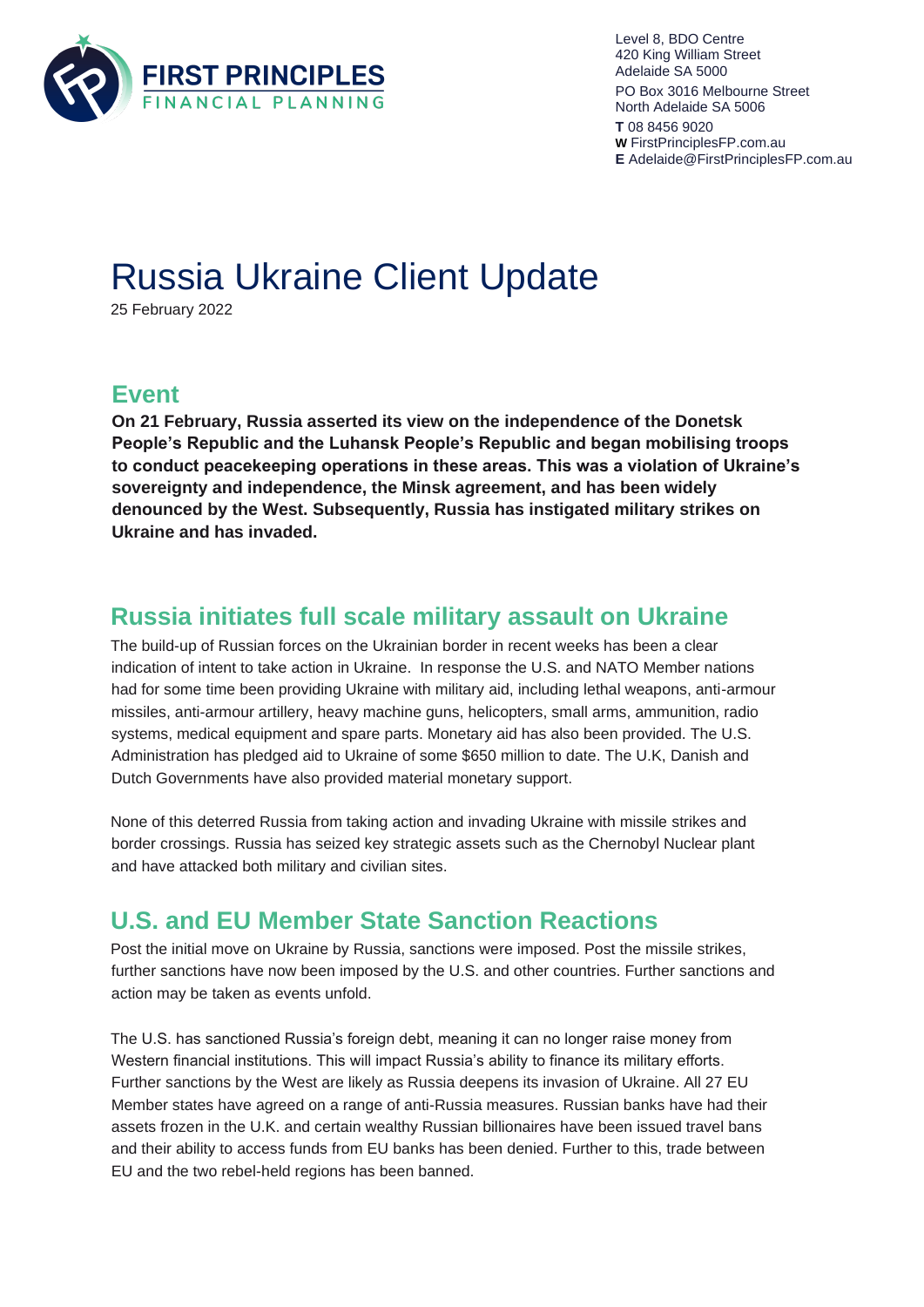

Germany has halted major infrastructure projects with Russia, including those involving the Nord Stream 2 gas pipeline, refusing to allow it to open. In addition to this, some 351 members of Russia's Duma, or parliamentary lower house have been hit with restrictions. Further restrictions that may be imposed include excluding Russia from the global financial messaging service known as Swift, used by most banks worldwide. That would seriously curtail Russia's ability to do business. At some point, further sanctions would start to harm the economies of those imposing them, as countries such as the U.S. and Germany have strong ties with Russia via trade.

#### **Macroeconomic Impacts**

The economic damage to Ukraine, the second largest country in Europe and a huge source of agriculture, could have worldwide implications. Russia has already inflicted economic damage on Ukraine, with contracts being cancelled and businesses withdrawing people. The White House has warned the US silicon chip industry to prepare for a ban of exports to Russia. This may well soon extend to all electronics supplies.



Crude Oil WTI has risen about \$3 USD/Bbl today or about 3.33%, continuing recent increases.

Source: Iress

Any prolonged conflict is almost certain to put further upward pressure on oil and natural gas prices. Sanctions will continue to limit supplies and force prices even higher, particularly in Europe, which is already struggling with high energy prices and limited supply. This may mean sustained or even higher inflation, which could mean further upward pressure on interest rates.

Gold is usually seen as a safe haven in times of conflict. The main Ukraine exports are the raw materials iron, steel, mining products and agricultural products, along with chemical products and machinery. Given Ukraine is a large exporter of grains and cereals, there is the potential for some significant price rises, with the U.S. being a large purchaser.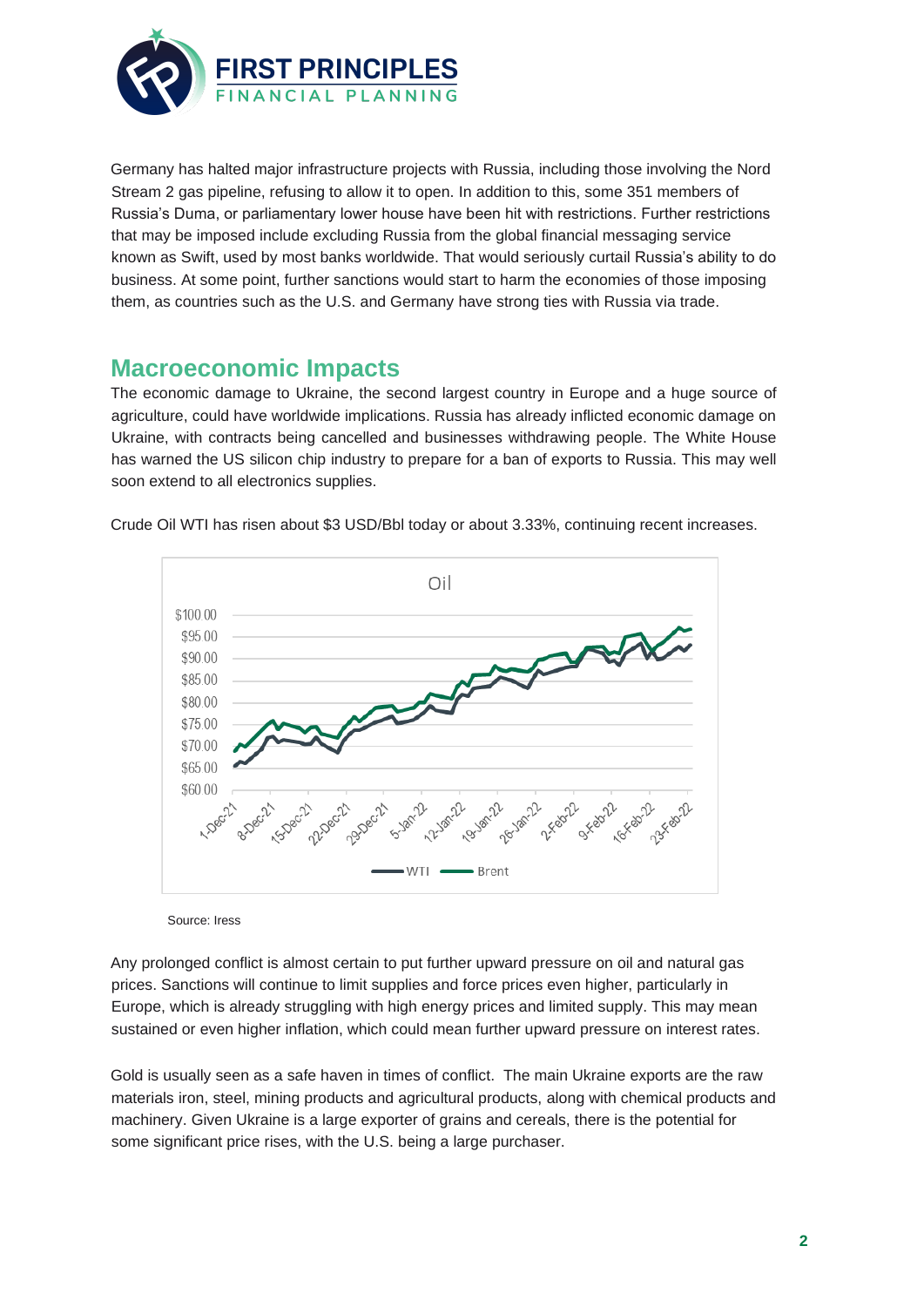

# **Equity Market and Sector Impacts**

The Russian move into Ukraine will cause further increases in equity market volatility. We will also continue to feel the impact in terms of rising energy prices. As can be seen from the graphic below, Russia and Ukraine account for a material amount of Oil and gas products at around 22% of global exports combined.



Russian gas exports to Europe account for 40-50% of its import requirements. Energy markets have been tight as COVID related lockdowns have abated and travel gradually resumes. We overlay this with increasing concerns around ESG and banks in western economies under pressure to cease funding for fossil fuel projects, which has further underpinned already tight supply demand dynamics. We suspect there is already a premium in energy prices for current tensions, with more upside in prices likely should full scale war break out. This feeds directly into inflationary concerns which are already a dominant theme in equity markets with most companies in the current reporting season citing rising cost pressures in terms of both materials and labour.

#### **Soft Commodities**

Soft commodities such as Wheat and Corn would likely be impacted given Russia and Ukraine account for 25% of global exports. This could potentially be an export boost for Australia if supply is restricted or sanctions placed on exports from Russia. Furthermore, not included in this graphic is ammonium nitrate, of which Russia is responsible for around 65% of global production. This is the primary ingredient used in fertilisers. Russia banned the export of this mineral product recently, with the ban to extend to April 2022. Should sanctions remain in place for an extended period then the impact of inflation on food prices could be enduring.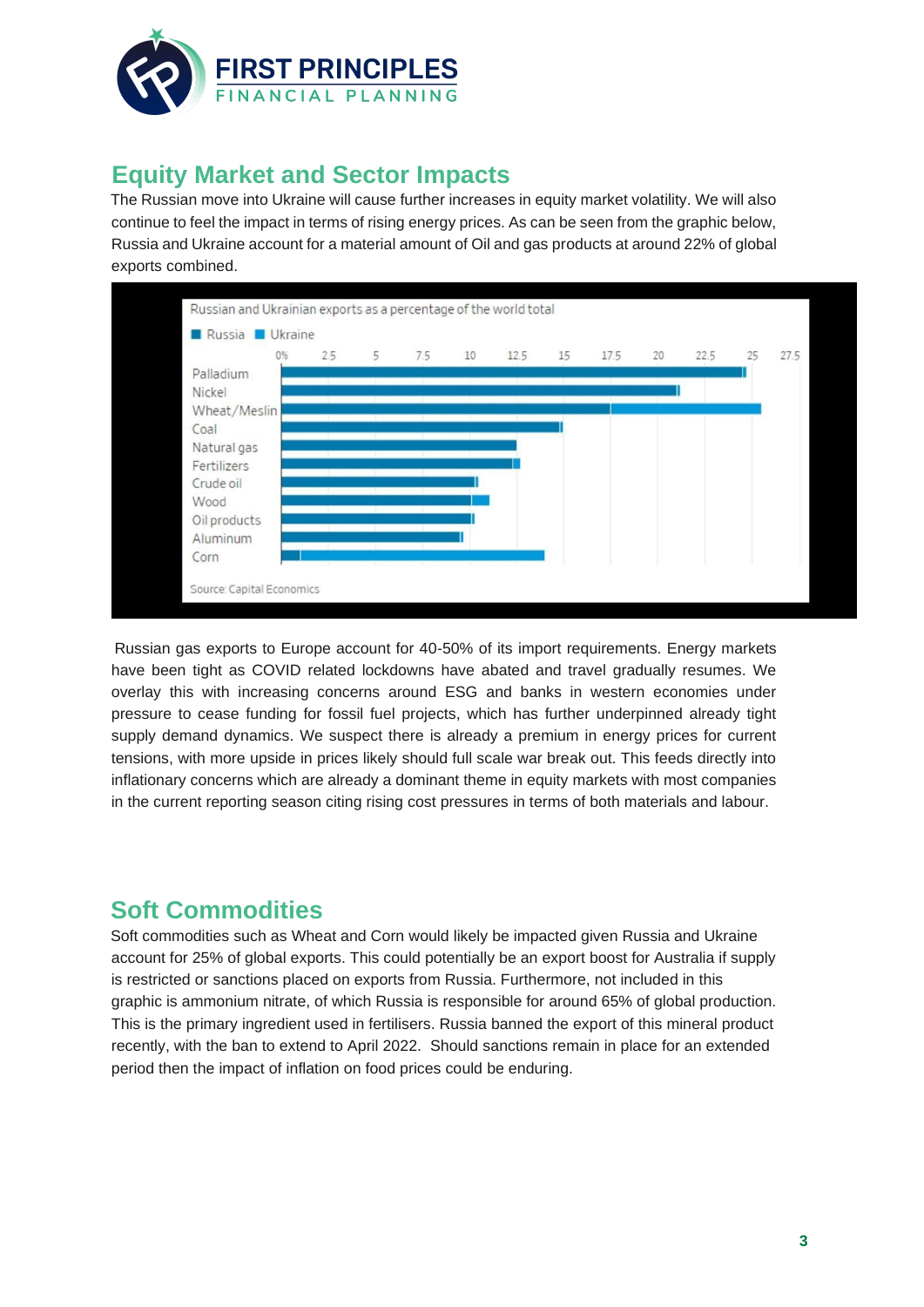

### **Gold**

During times of heightened geopolitical tension gold and gold stocks tend to be viewed as a relative safe haven. Gold stocks have been out of favour for some time as risk aversion has been low and sentiment in the gold space poor. This has certainly been reflected in the valuation of gold stocks with many trading at significant discounts to their respective valuations as measured by P/NAV. This is highlighted in the graphic below with gold stocks on the left side of the chart. We highlight Northern Star (ASX:NST) which was recently trading at P/NAV of 0.73x with a FCF yield of 7% in FY22. Sentiment at the moment appears to be changing as many investors seek safe haven assets such as gold and gold equities.



Valuation of Gold stocks on the left side of the chart



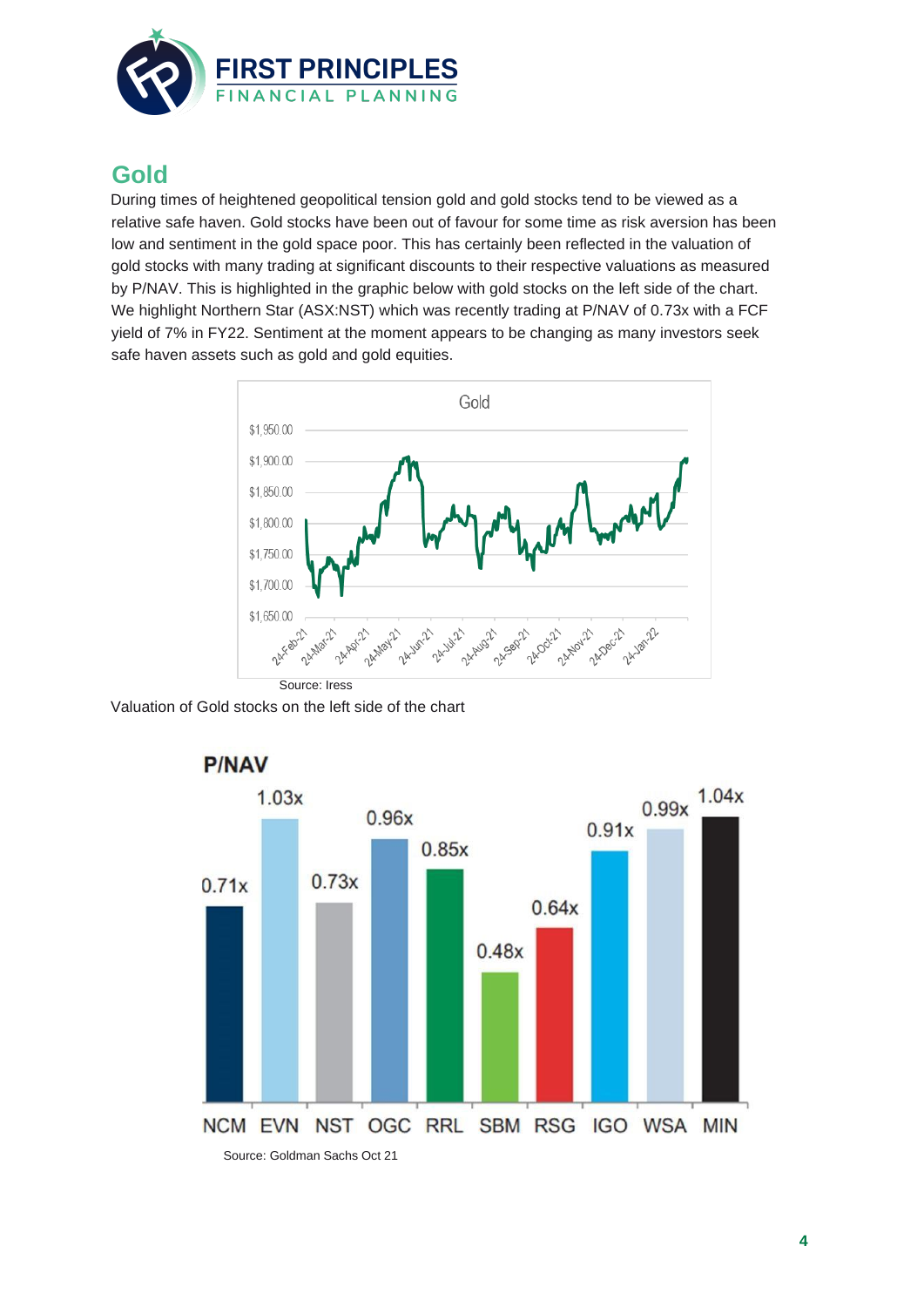

## **Asset Class Impacts Since the Russian Move into Ukraine**

#### **Commodities**

Both Oil and Gold have rallied in recent weeks, with the spectre of reduced oil supply driving prices higher. Gold has performed its traditional role in periods of market stress, with investors seeking some protection via the precious metal.



# **Interest Rates**

Have been largely driven by inflation and market expectations of rate hikes over the next 12 months, however US Bonds saw some buying as investors shifted allocations in a flight to quality given uncertainty inherent in equities markets during times of elevated uncertainty.

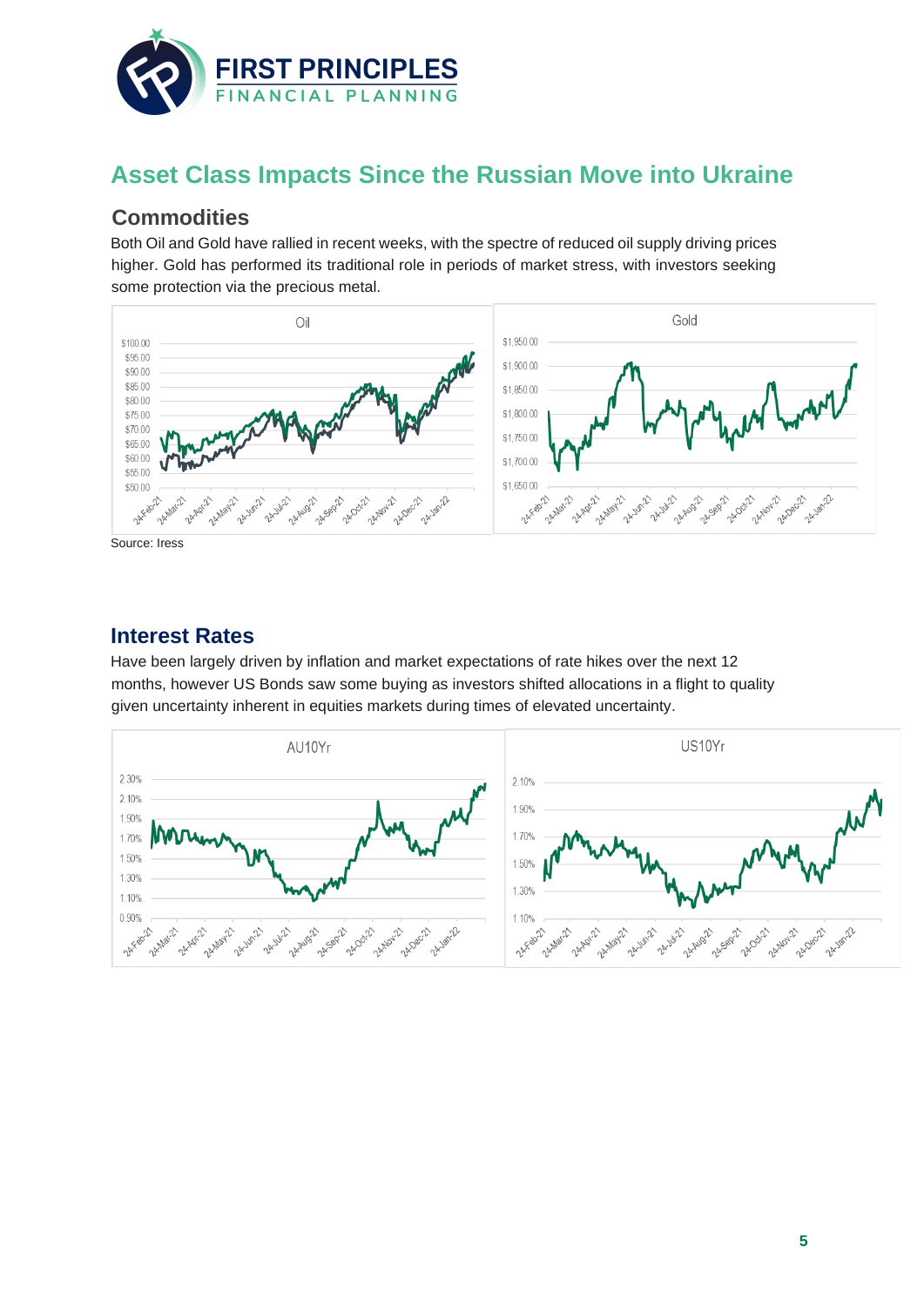

#### **Equity Markets**

Have been volatile for some time, with high growth stocks particularly suffering over the past 3 months, as the potential for rate hikes became clearer, however the increased volatility presented by the Russian invasion of Ukraine has dominated the market narrative since late January.



Source: Iress

German markets have seen the most volatility among the major European exchanges, whilst Emerging markets have been languid over the past 12 months compared to their developed market peers. Whilst the read-through impact of any conflict on Emerging Markets as a whole is likely to be varied, the potential higher inflation (and consequent higher US Interest rates) is likely to be a headwind, however the relatively higher exposure to the energy sector (6.8% in EM vs 3.8% in Developed Markets) may mitigate some of the volatility.



Source: Iress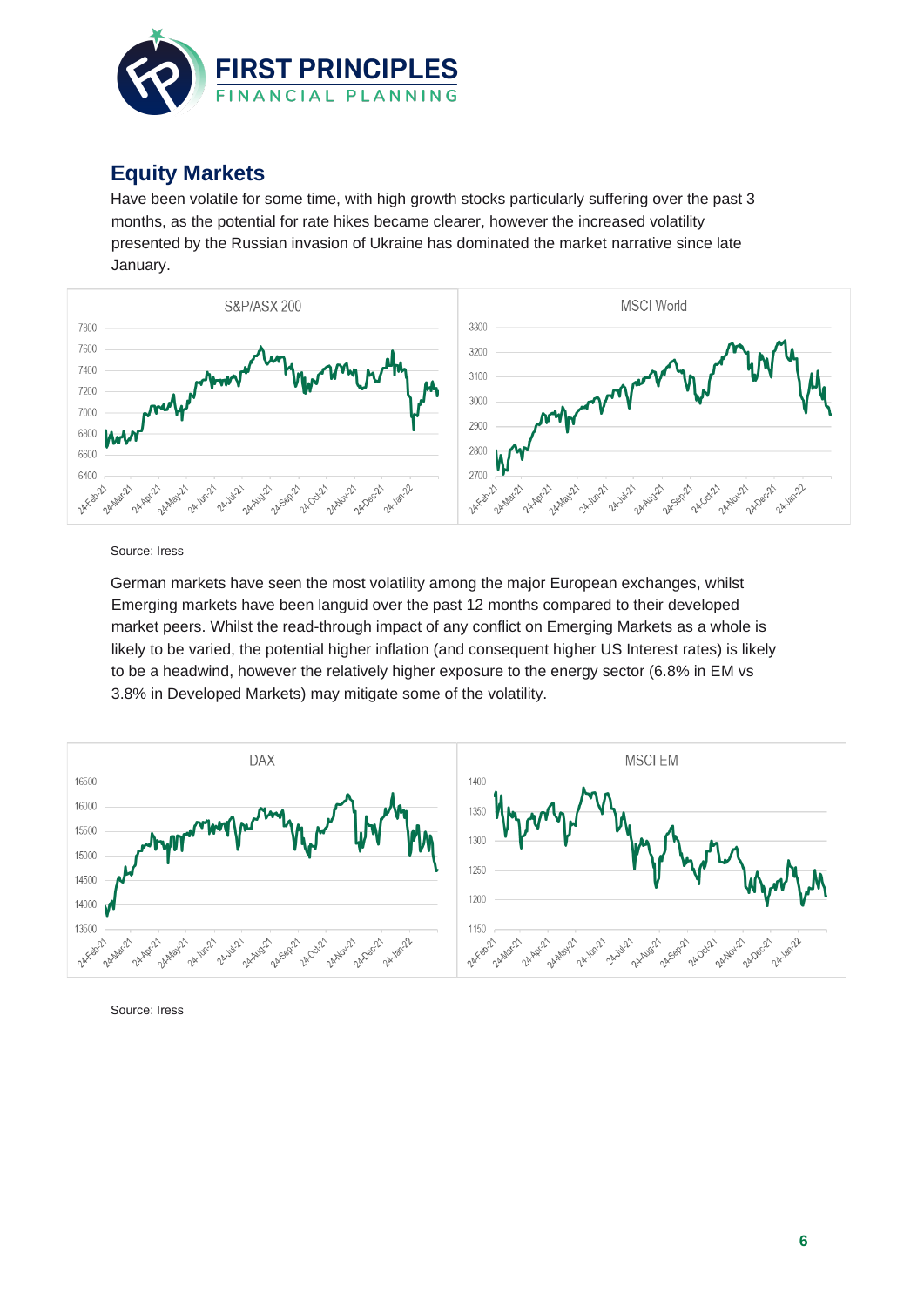

## **Long-term implication for portfolios**

It is worth noting that historically, the market impacts of localised geopolitical events like this have typically been short-lived. Our diversified model portfolios are built on a Strategic (Long-Term) Asset Allocation foundation that includes stress testing for geopolitical events such as this.

We will continue to monitor the situation closely as events unfold. Further deterioration in this conflict may necessitate the need to implement defensive portfolio changes. At this stage we are not making changes and keeping a watching brief on our Asset Class weightings. There is a fair degree of defensiveness built into current settings. The situation is obviously deeply concerning and we will monitor closely.

From a very long-term perspective, we note that volatility has historically tended to cluster (both to the upside and downside) as per the chart below on the left, so if investors react to the large negative movements by selling out of equities, they run the risk of being out of the market for the large positive days. The consequences of missing just a handful of these "best days" can be substantial, as evidenced by the chart below on the right. So we are mindful of this before taking action in portfolios and we continue to take a long term view.







Date: 27th January 2022 Source: ASX